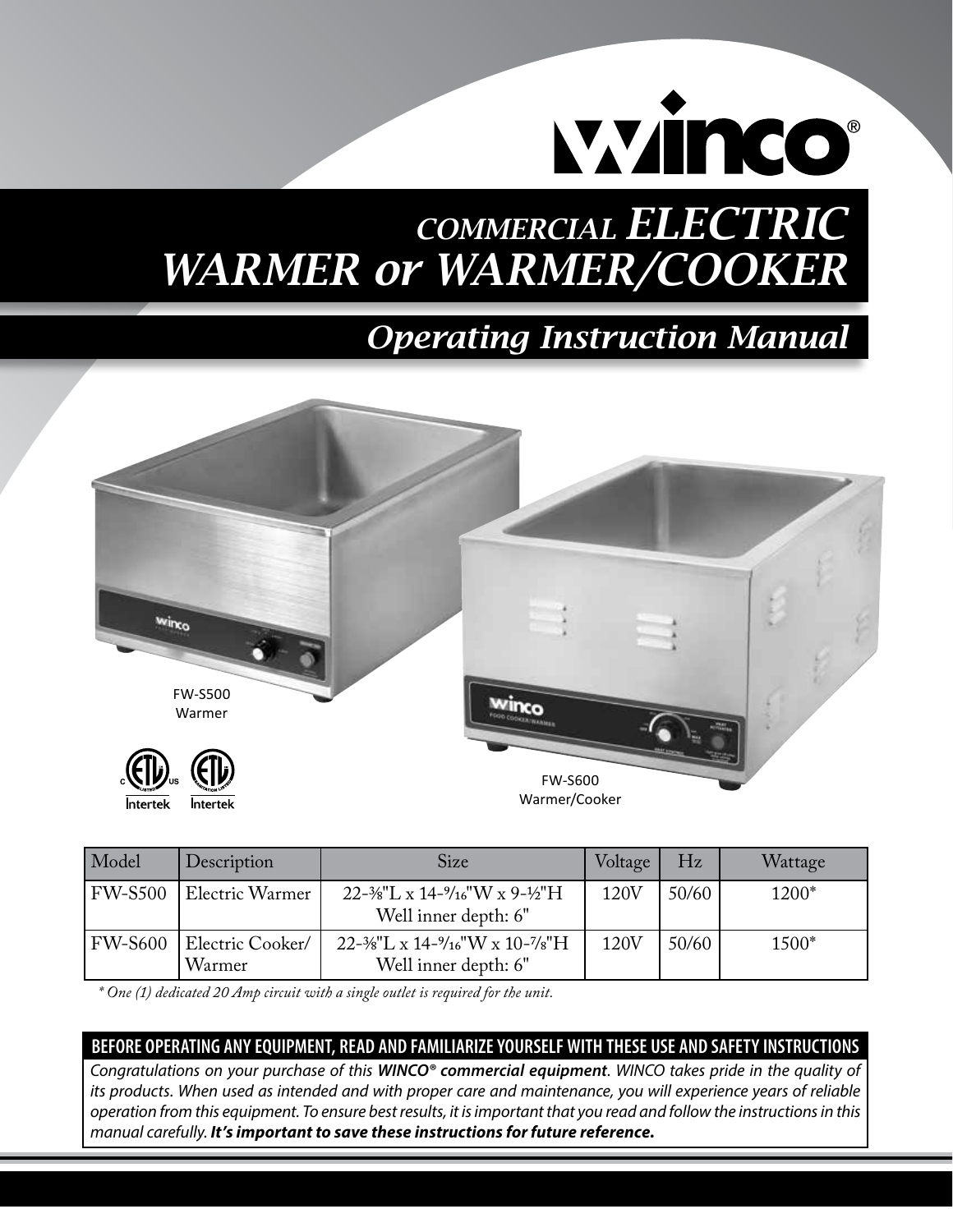

# *Commercial Electric Warmer/Cooker*

#### **Important For Future Reference**

**Please complete the following information and retain this manual for the life of the product. This information is required for Warranty Service and/or parts. Please see Page 10 for more information on your Warranty and How to Register.**

| <b>FW-S</b>                                                                                                                                                                                                                                                                                                                                                                                                                 |                       |                                                                                                                                                                                                                                                                                                                                                                                                                                                                                             |
|-----------------------------------------------------------------------------------------------------------------------------------------------------------------------------------------------------------------------------------------------------------------------------------------------------------------------------------------------------------------------------------------------------------------------------|-----------------------|---------------------------------------------------------------------------------------------------------------------------------------------------------------------------------------------------------------------------------------------------------------------------------------------------------------------------------------------------------------------------------------------------------------------------------------------------------------------------------------------|
| <b>Model Number</b>                                                                                                                                                                                                                                                                                                                                                                                                         | <b>Serial Number</b>  | <b>Date Purchased</b>                                                                                                                                                                                                                                                                                                                                                                                                                                                                       |
| <b>WARNING: IMPROPER INSTALLATION,</b><br><b>ADJUSTMENT, ALTERATION, SERVICE OR</b><br>MAINTENANCE CAN CAUSE PROPERTY DAMAGE,<br>INJURY, OR DEATH. READ THE INSTALLATION,<br><b>OPERATION, AND MAINTENANCE INSTRUCTIONS</b><br><b>THOROUGHLY BEFORE INSTALLING</b><br>OR SERVICING THIS EQUIPMENT.                                                                                                                          | RÉPARER CET APPAREIL. | AVERTISSEMENT: TOUTE INSTALLATION, RÉGLAGE,<br><b>MODIFICATION, RÉPARATION OU ENTRETIEN</b><br><b>INCORRECT PEUT OCCASIONNER DES DOMMAGES</b><br>MATÉRIELS, DES BLESSURES GRAVES OU LA MORT.<br>LIRE LES INTRUCTIONS D'INSTALLATION, D'UTILISATION ET<br>D'ENTRETIEN ATTENTIVEMENT AVANT D'INSTALLER OU DE                                                                                                                                                                                  |
| <b>CAUTION: THESE MODELS ARE DESIGNED, BUILT,</b><br>AND SOLD FOR COMMERCIAL USE ONLY. IF THESE<br><b>MODELS ARE POSITIONED SO THE GENERAL PUBLIC</b><br>CAN USE THE EQUIPMENT, MAKE SURE THAT<br><b>CAUTION SIGNS, WARNINGS, AND OPERATING</b><br><b>INSTRUCTIONS ARE CLEARLY POSTED NEAR EACH</b><br>UNIT SO THAT ANYONE USING THE EQUIPMENT<br>WILL USE IT CORRECTLY AND NOT INJURE<br>THEMSELVES OR HARM THE EQUIPMENT. |                       | ATTENTION: CES MODÈLES SONT CONÇUS, FABRIQUÉS,<br>ET VENDUS POUR UN USAGE COMMERCIAL SEULEMENT.<br>SI CES MODÈLES SONT PLACÉS POUR QUE LE GRAND<br>PUBLIC PUISSE LES UTILISER, ASSUREZ-VOUS QUE LES<br><b>CONSIGNES D'ATTENTION, D'AVERTISSEMENT, ET LES</b><br><b>INSTRUCTIONS D'UTILISATION SOIENT CLAIREMENT</b><br>AFFICHÉES PRÈS DE CHAQUE UNITÉ DE SORTE QUE N'IMPORTE<br>QUEL UTILISATEUR DE L'APPAREIL L'EMPLOIE CORRECTEMENT<br>ET NE SE BLESSE PAS OU N'ENDOMMAGE PAS L'APPAREIL. |
| <b>WARNING: A FACTORY AUTHORIZED SERVICE</b><br><b>PROVIDER SHOULD HANDLE ALL MAINTENANCE</b><br>AND REPAIR. BEFORE DOING ANY MAINTENANCE<br>OR REPAIR, ARRANGE FOR SERVICE.                                                                                                                                                                                                                                                |                       | AVERTISSEMENT: UN TECHNICIEN AUTORISÉ PAR<br>L'USINE DEVRA EFFECTUER TOUT L'ENTRETIEN ET LES<br>RÉPARATIONS. AVANT DE FAIRE TOUT ENTRETIEN OU<br>RÉPARATION, VEUILLEZ CONTACTER WINCO.                                                                                                                                                                                                                                                                                                      |

#### **Introduction**

Congratulations on the purchase of your WINCO® countertop equipment. Please take the time to carefully read through this manual to ensure the machine is operated and maintained properly, to ensure the best possible performance from this product for many years.

WINCO will not accept liability if:

- The instructions in this manual have not been followed correctly.
- Non-authorized personnel have tampered with the machine.
- Non-original spare parts are used.
- The machine has not been handled and cleaned correctly.
- • There is any use damage to the unit.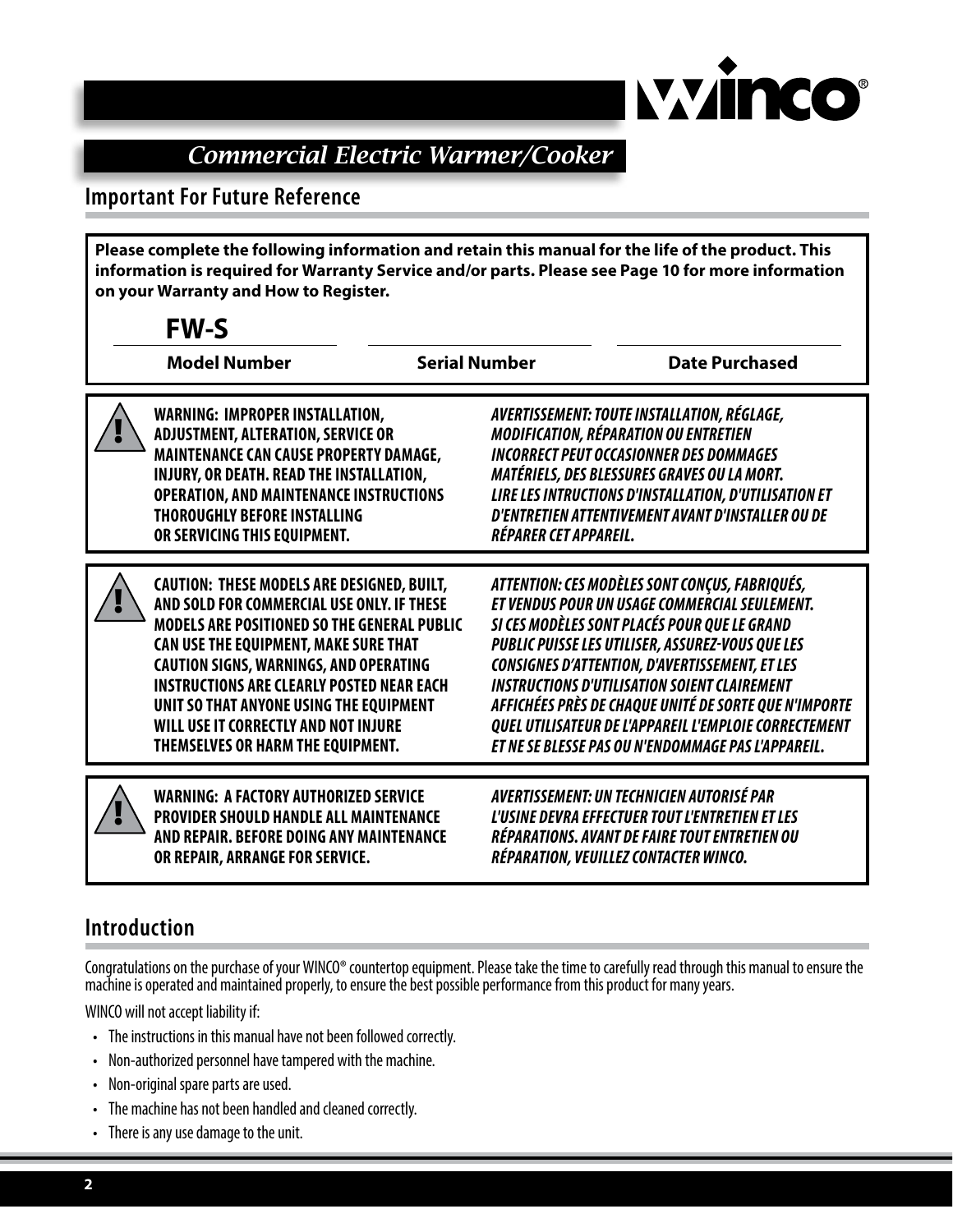

*Commercial Electric Warmer/Cooker*

#### **Table of Contents**

# **Package Contents**

All units come with an Operating Instruction Manual and the following:

- • One Unit either FW-S500 or FW-S600
- • One Full-Size Steam Table Pan

WINCO®prides itself on quality and service, ensuring that at the time of packing, all products are supplied fully functional and free of damage. Should you find any damage as result of freight, please contact your WINCO® dealer immediately.

#### **Unpacking the Equipment**

#### **Dispose of all packaging materials in an environmentally responsible manner.**

- 1. Remove all packing materials and tape, as well as any protective plastic and cardboard from the unit.
- 2. Clean any glue residue left over from the plastic or tape.
- 3. Place the unit in the desired position and height.

**Save the original box and packaging for use in packaging and shipping the equipment if services are needed.**

# **Function and Purpose**

This unit is intended to be used in commercial food-service operations only. It is not intended for household, industrial or laboratory use. *Recommended to use with WINCO® stainless steel steam table pans, covers and adaptor bars, or high-heat poly pans and lids.*

# **NOTE**

*Please remember that this manual and the warning labels do not replace the need to be alert, to properly train and supervise operators, and to use common sense when using this equipment.*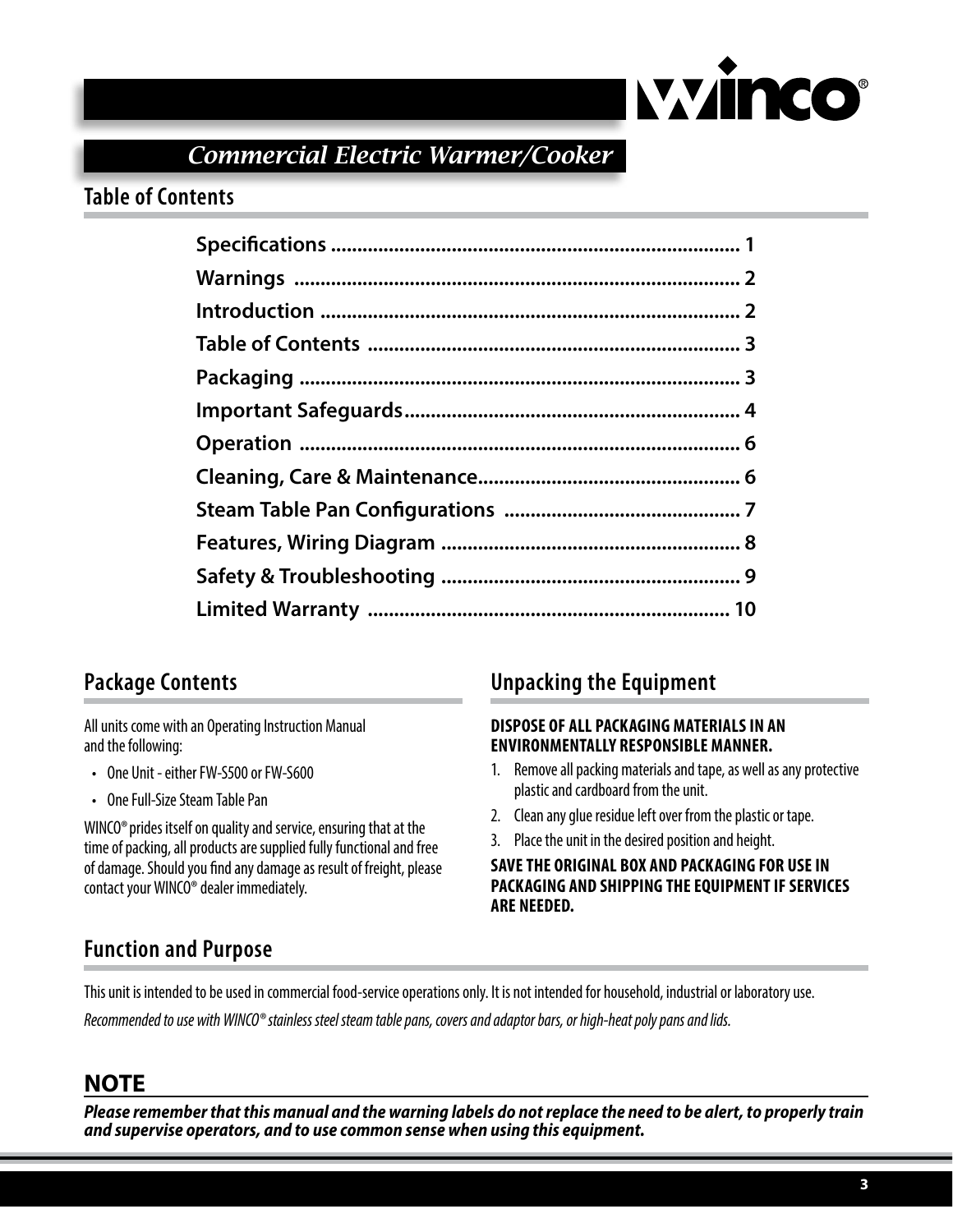

### **Important Safeguards**

*To ensure safe installation and operation, please carefully read and understand the following statements.* 

*Unless the operator is adequately trained and supervised there is a possibility of serious injury. Owners of this equipment bear the responsibility to make certain that this equipment is used properly and safely, and to strictly follow all of the instructions contained in this manual and the requirements of local, state or federal law.*

*Owners should not permit anyone to touch this equipment unless they are over 18 years old, are adequately trained and supervised, and have read and understood this manual.*

*Owners should also ensure that no customers, visitors or other unauthorized personnel come in contact with this equipment. It is the responsibility of the owner and the operator to remain alert to any hazards posed by the function of this equipment.*

*If there is ever uncertainty about a particular task or the proper method of operating this equipment, ask an experienced supervisor.*

#### **Safety Warnings**

#### *This manual contains a number of precautions to follow to help promote safe use of this equipment.*

Improper installation, adjustment, alteration, service or maintenance can cause property damage, injury or death. Read the installation, operation and maintenance instructions thoroughly before installing or servicing this equipment.

# **FOR YOUR SAFETY**

Do not store or use gasoline or other flammable vapors and liquids in the vicinity of this or any other appliance.



This appliance is hot when in use. Do not let bare skin touch hot surfaces! Always keep flammable/combustible materials such as curtains, napkins, flammable cleaners, etc., away from the unit.

#### **WARNING**

Improper installation, adjustment, alteration, service or maintenance can cause property damage, injury or death. Read these installation, operating and maintenance instructions thoroughly before installing or servicing this equipment.

# **TO PURCHASER**

Contact your local gas supplier and ask instructions in the event the user smells gas. This information should be posted in a prominent location.



Power must be disconnected at the power source prior to cleaning, or performing any service procedure or repairs.



#### **WARNING A AVERTISSEMENT**

**Ne touchez pas le liquide chaud ou les surfaces de chauffage lorsque l'appareil chauffe ou en fonctionnement.**

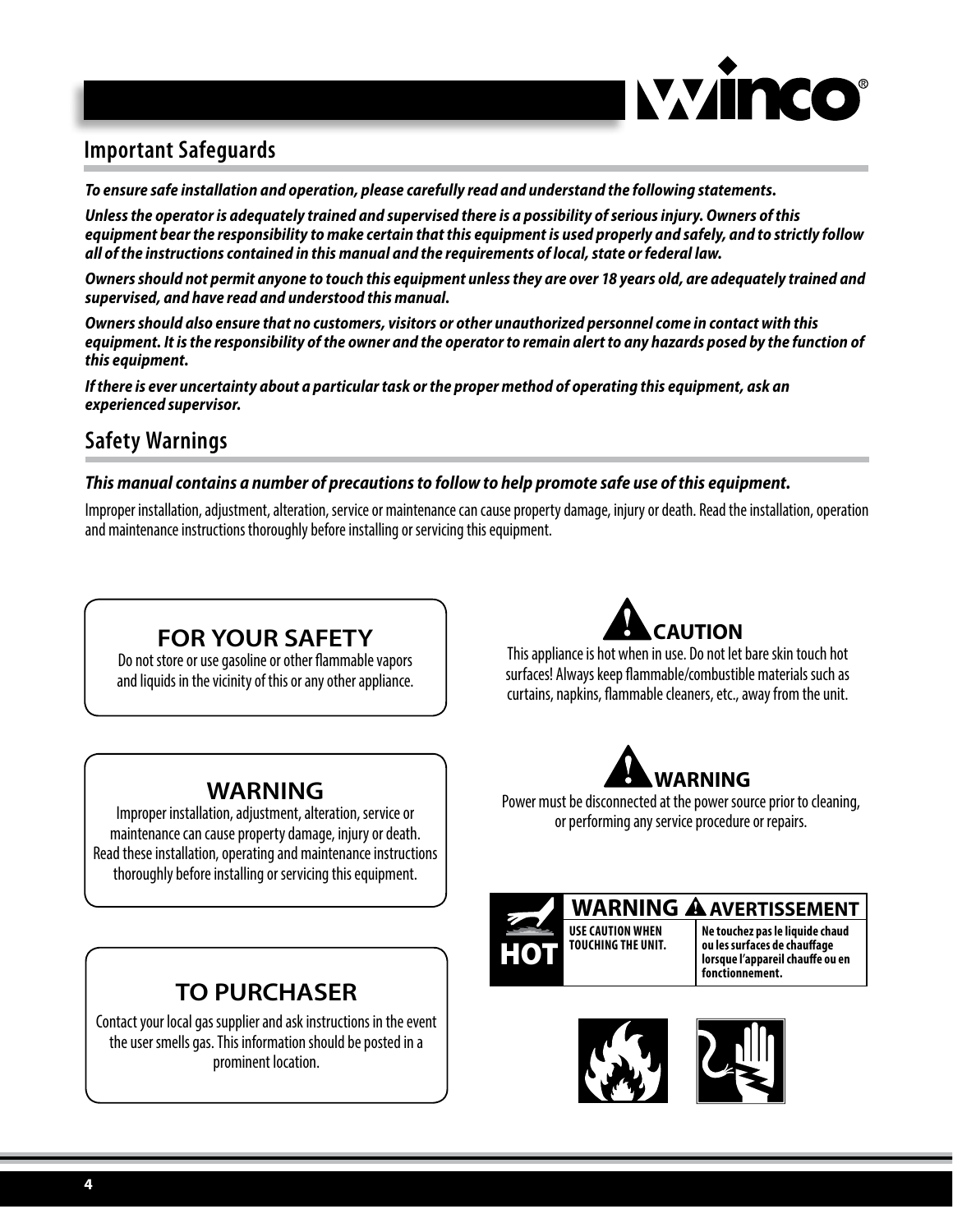

#### **Warning**

Improper installation, adjustment, alteration, service or maintenance can cause property damage, injury or death. Read all instructions thoroughly before installing or servicing this equipment.

# **Caution Before Using Appliance**

- 1. Read all instructions carefully. Do not use this appliance for anything other than its intended use.
- 2. Do not touch surfaces that may be hot be sure to always use handles or knobs.
- 3. Unplug from outlet when not in use, prior to installing or when removing parts, and before cleaning. DO NOT CLEAN THE UNIT WHEN IT IS HOT. DO NOT pull by the cord to disconnect.
- 4. To protect against the risk of electrical shock, do not immerse the appliance, cord or plug in water or other liquids.



- 5. Do not use an adapter or extension cord. Do not remove ground.
- 6. Do not operate this device or any other electrical equipment with a damaged cord or plug, or after the unit malfunctions, is dropped or damaged in any manner. Return to the nearest WINCO® Authorized Service Center for examination, repair, and/ or adjustment.

#### *Proper Grounding*

This machine is provided with a three-pronged grounding plug. The outlet to which this plug is connected must be properly grounded. If the receptacle is not the proper grounding type, contact an electrician. DO NOT, under any circumstances, cut or remove the third ground prong from the power cord or use any adapter plug.

- 7. The use of accessory attachments not recommended by WINCO® may cause fire, electric shock or injury.
- 8. Not intended for outdoor installation.
- 9. Do not let the cord hang over the edge of a table or counter, or touch hot surfaces.
- 10. Do not run the power cord under carpeting, runners or in hightraffic areas to avoid a tripping hazard.



#### **Use caution when touching the unit.**

- 11. Do not place on or near a heat source.
- 12. This appliance should always be on a stable, steady, non-slip countertop or table, away from flammables or water-sources.
- 13. This appliance is not intended for use by individuals (including children) with reduced or impaired physical, sensory, or mental capabilities, or lack of experience or knowledge, unless they have been given proper supervision or instruction concerning the use of this appliance by a person responsible for their safety.
- 14. Children should be supervised at all times to ensure that they do not play with or near this appliance.
- 15. Do not store any item on top of this unit when in operation.
- 16. Never place easy-to-burn or melt materials in, on or near the unit, such as paper, cardboard, plastic, etc. Make sure all packing material has been removed before using.
- 17. NOTE: A SUITABLE GREASE-COLLECTING MEANS MUST BE IN PLACE BEFORE OPERATING GRILL.

**Fire Hazard.**

Correct installation precautions, procedures and regulations must be followed. Operation and safety training is necessary for all users of this equipment.

#### **WARNING A** AVERTISSEMENT

#### **Risque d'incendie**

La surchauffe des vapeurs d'huile ou de l'huile peut s'enflammer et provoquer un incendie. Surveillez la température, la qualité et le niveau d'huile. Utilisez et entretenez le système d'élimination des vapeurs d'huile.

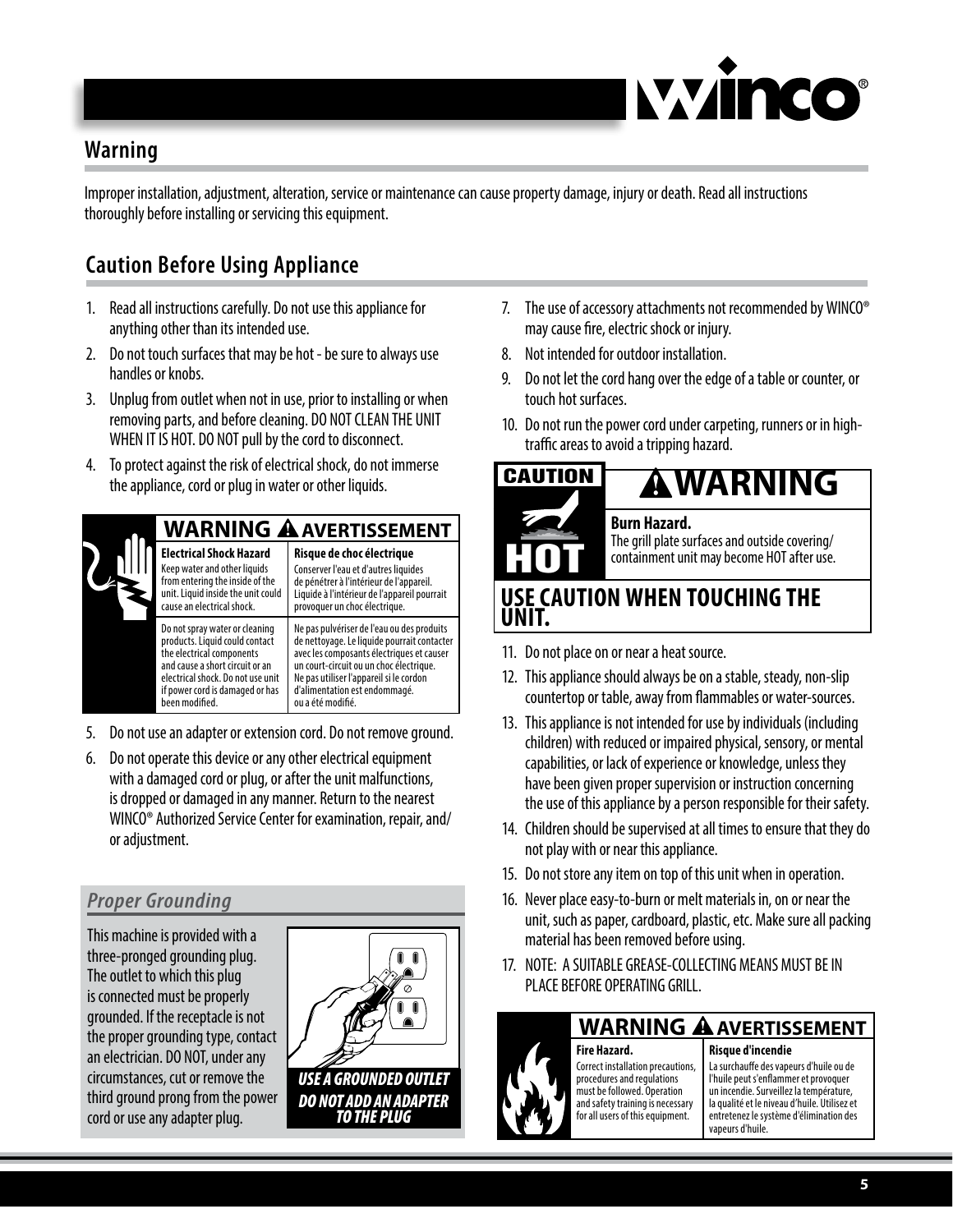

# **Prepare For Use**

- 1. Set unit on a flat and stable non-combustible surface that is near the power source/outlet.
- 2. Pour 1 to 1-1/2 inches of water into the unit well pan. **DO NOT** exceed 1-1/2 inches. **DO NOT operate without water in the well pan**. Using the unit without water will cause metal fatigue and excess wear on metal components, resulting in rendering the unit inoperable. *Use care when handling hot water and steam.*
- 3. If the unit fails to work properly during initial use, please notify customer service at: returns@wincous.com

#### **Operation**

- 1. Plug cord into properly grounded outlet with the correct voltage and power requirement. *Electrical shock may occur if appliance is not grounded properly.*
- 2. Preheat the water in the unit well pan. Faster preheat can be achieved by covering the water-filled well pan with an empty full-size food pan or a full-size food pan cover.

Set the heat control to the maximum heat setting for the following specified times:

| Unit           | <b>Pre-heating time in minutes</b> |                         |  |
|----------------|------------------------------------|-------------------------|--|
|                | <b>Hot Water</b>                   | <b>Cold (Tap) Water</b> |  |
| <b>FW-S500</b> | 17                                 | 20                      |  |
| <b>FW-S600</b> | 10                                 | 15                      |  |

3. Place stainless steel or high-heat poly pans (inset pans) into the unit well pan. If using the appliance as a warmer (FW-S500 or FW-S600), the contents placed in the food pans should be previously cooked as the purpose of the warmer is to hold contents at the proper desired temperature.

If the appliance is being used as a cooker (FW-S600 only), frozen foods such as soups, chili or vegetables can be brought to safe serving temperature (min 140°F) in less than 40 minutes, using the maximum heat setting.

- 4. Place frozen foods into the recommended inset pan(s) and follow the preparation instructions that accompany the frozen food product.
- *5. Never place foods directly into the well pan.* The well pan is for water only. Foods must always be placed into an inset pan.
- 6. Inset pans must be covered to maintain temperatures while food is not being served.
- 7. For the function of hot food holding, set the heat control to the desired setting.

#### *Monitor temperature regularly to ensure food safety.*

8. During normal operation for food warming and holding, also periodically check the water level. Add hot water when necessary and stir food occasionally.

#### **NOTE**

#### *Chlorinated chemical residue could damage the unit by degrading the stainless steel surfaces.*

1. To remove calcified scale buildup use 1 teaspoon of white vinegar to 1 cup of water. Pour enough into the well pan to cover the bottom. Let this stand for about 30 minutes. Rinse out and repeat if necessary.

#### *Always unplug the electrical power from the unit before cleaning.*

#### *Proper cleaning instructions must be followed; otherwise, operation of the unit may be seriously impaired. Do not wash parts in an automatic dishwasher.*

WINCO authorized service personnel must perform any other servicing.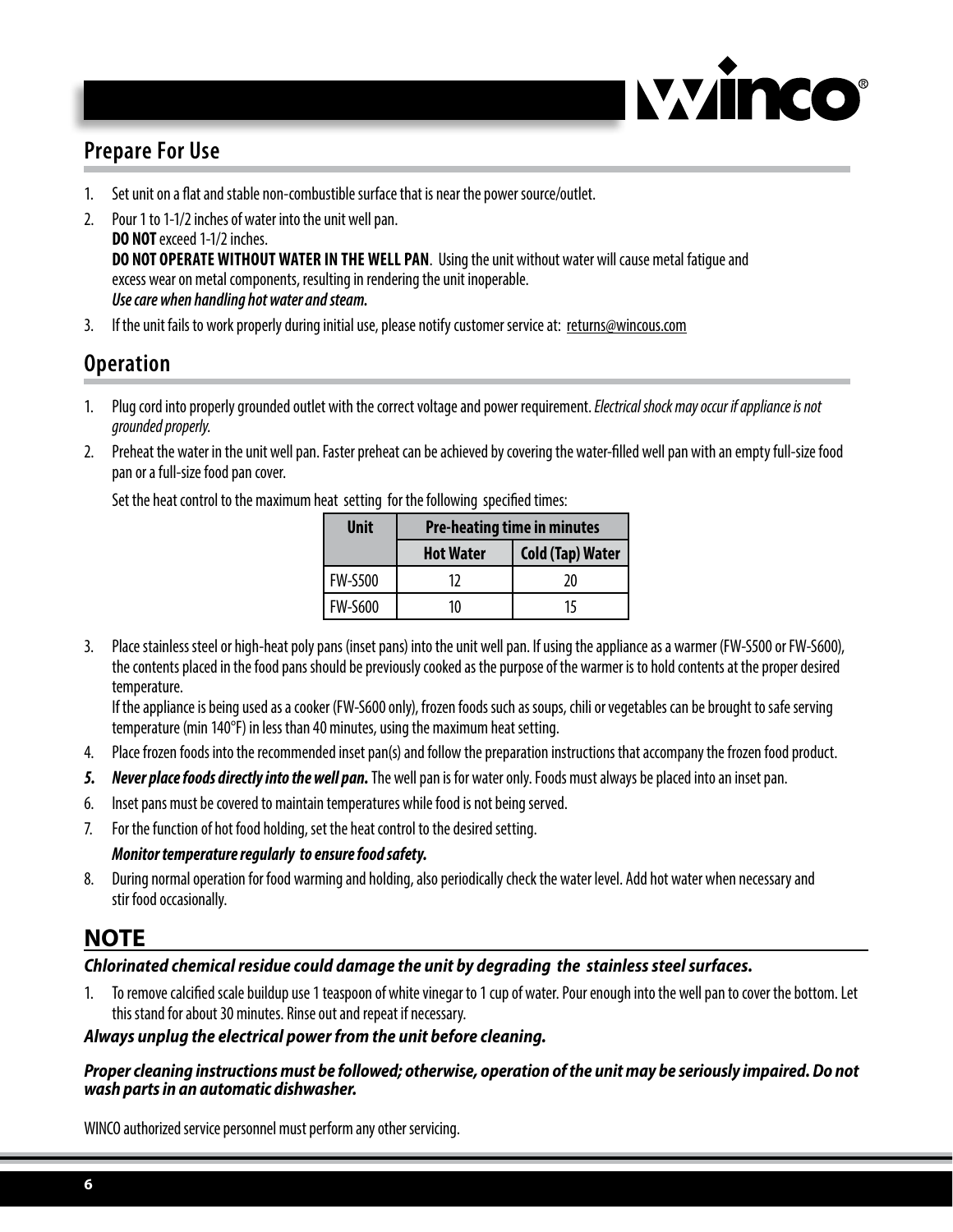

# **Cleaning & Maintenance**

*Cleaning the unit daily will increase the operational life span of this appliance. Also, regular cleaning will enhance the performance of this appliance.* 

- 1. **ALWAYS** unplug the the unit before cleaning.
- 2. Carefully empty the remaining hot water in the well pan.
- 3. Wipe inside the emptied well pan with a clean, damp cloth.
- 4. **NEVER** immerse the unit in water or other liquid. Do Not spray any type of cleaning solution directly onto unit.
- 5. **DO NOT** hose down, immerse or pressure wash any part of the unit.
- 6. If soap or chemical cleaners are used, make sure they are rinsed away thoroughly with clean water immediately after cleansing. **DO NOT** use any cleaning fluids that can be harmful to humans.

#### *Always disconnect or unplug the electrical power from the unit before cleaning.*



# **Steam Table Pan Configuration Examples**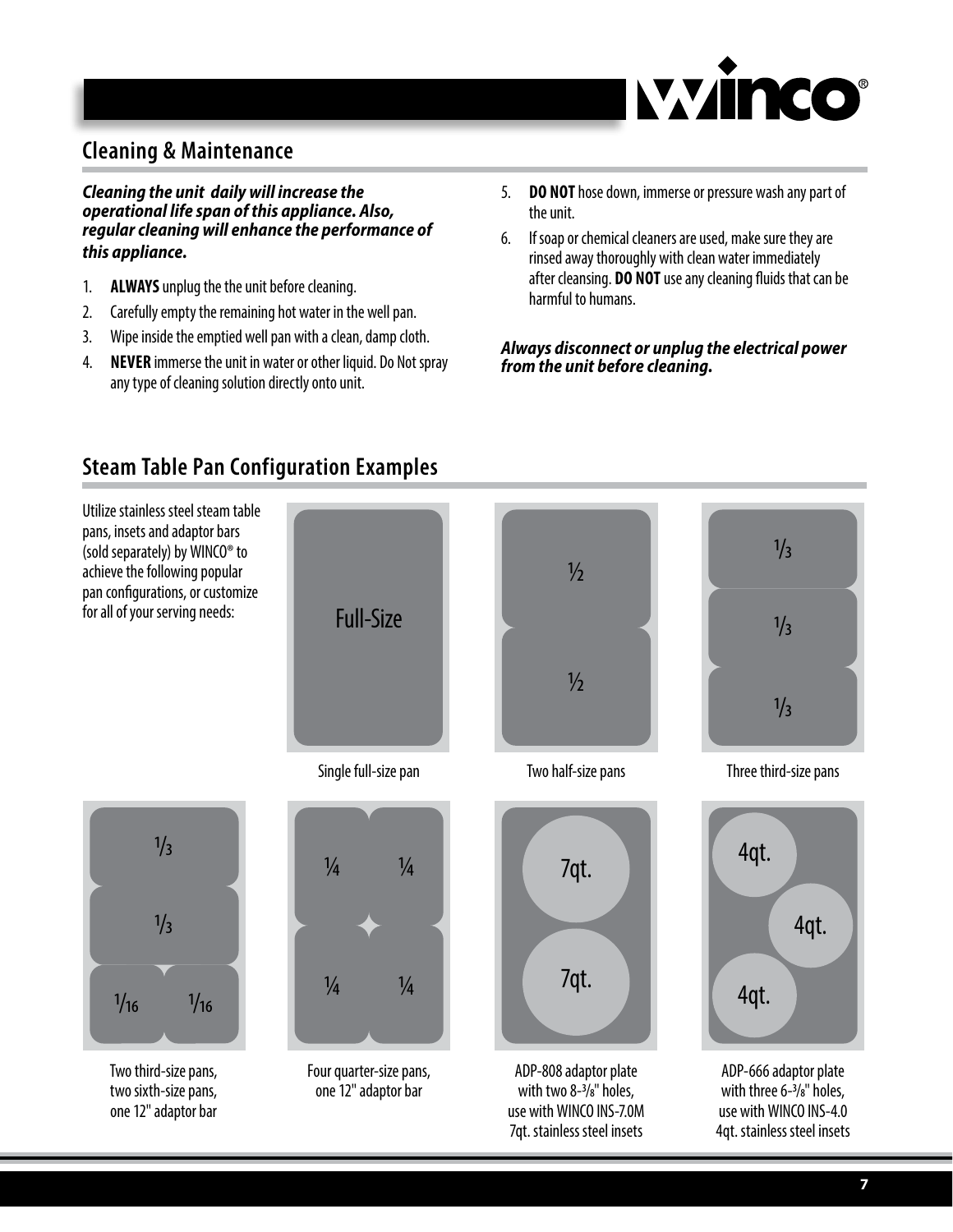

# **Model FW-S500 Model FW-S600**



# **Wiring Diagram**



FW-S500 Food Warmer FW-S600 Food Cooker/Warmer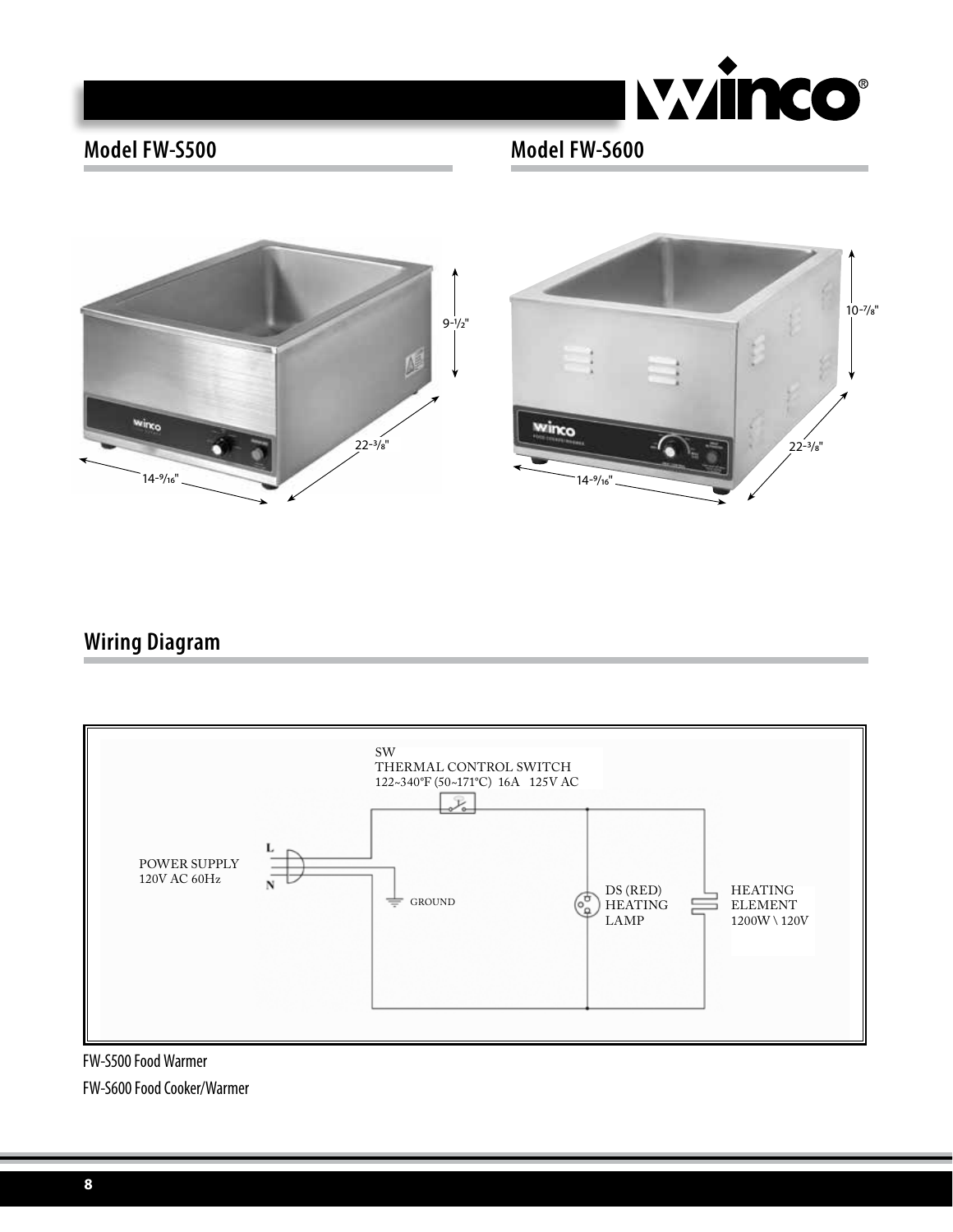

# **Safety**

A WINCO® Approved Service Technician should carry out repairs if necessary. Do not remove any components or service panels on this product.

If the power cord is damaged, it must be replaced by a WINCO Approved Service Technician in order to avoid a hazard.

# **Service and Repair**

There are no user serviceable parts within this appliance. To avoid serious injury or damage, **never** attempt to repair the unit yourself.

To initiate warranty service contact: support@wincous.com or call: 973-295-3899.

DO NOT send unit to WINCO without first contacting our customer service department.

See "Limited Warranty" section on page 10 for details.

# **Troubleshooting**

|  |  | If your WINCO appliance does not operate, please check the following prior to placing a service call. |
|--|--|-------------------------------------------------------------------------------------------------------|
|  |  |                                                                                                       |

| <b>PROBLEM</b>                                          | <b>MIGHT BE CAUSED BY</b>                    | <b>COURSE OF ACTION</b>                                                                                                                        |  |
|---------------------------------------------------------|----------------------------------------------|------------------------------------------------------------------------------------------------------------------------------------------------|--|
|                                                         | Power supply                                 | Check power source & make sure unit is plugged in                                                                                              |  |
|                                                         | Thermostat setting incorrect                 | Make sure thermostat is turned to desired setting                                                                                              |  |
| Unit will not heat                                      | Water level incorrect                        | Make sure well pan has correct amount of water                                                                                                 |  |
|                                                         | Plug/cord, set or external wiring is damaged | Call Winco to make service arrangements through                                                                                                |  |
|                                                         | Internal wiring fault                        | their service provider network                                                                                                                 |  |
| Food remains cold, not reaching desired<br>temperature  | Operation of thermostat                      | Ensure thermostat is set correctly and that the heat<br>control knob is firmly secured to the thermostat<br>shaft (not spinning independently) |  |
|                                                         | Faulty thermostat                            | Call Winco to make service arrangements                                                                                                        |  |
| Indicator light is not on but the unit is<br>heating up | The indicator bulb has burned out            | Call Winco to make service arrangements                                                                                                        |  |
|                                                         | <b>Faulty heating elements</b>               | Call Winco to make service arrangements                                                                                                        |  |
| Product exceeds desired temperature                     | Wrong setting of thermostat                  | Ensure thermostat is set correctly and that the heat<br>control knob is firmly secured to the thermostat<br>shaft (not spinning independently) |  |
|                                                         | Faulty thermostat                            | Call Winco to make service arrangements                                                                                                        |  |
|                                                         | Circuit overload                             | Check to make sure circuit is not overloaded                                                                                                   |  |
| Appliance trips circuit breaker<br>or blows fuse        | <b>Blown fuse</b>                            | Unplug from power and check for short circuits                                                                                                 |  |
|                                                         | <b>Faulty thermostat</b>                     | Call Winco to make service arrangements                                                                                                        |  |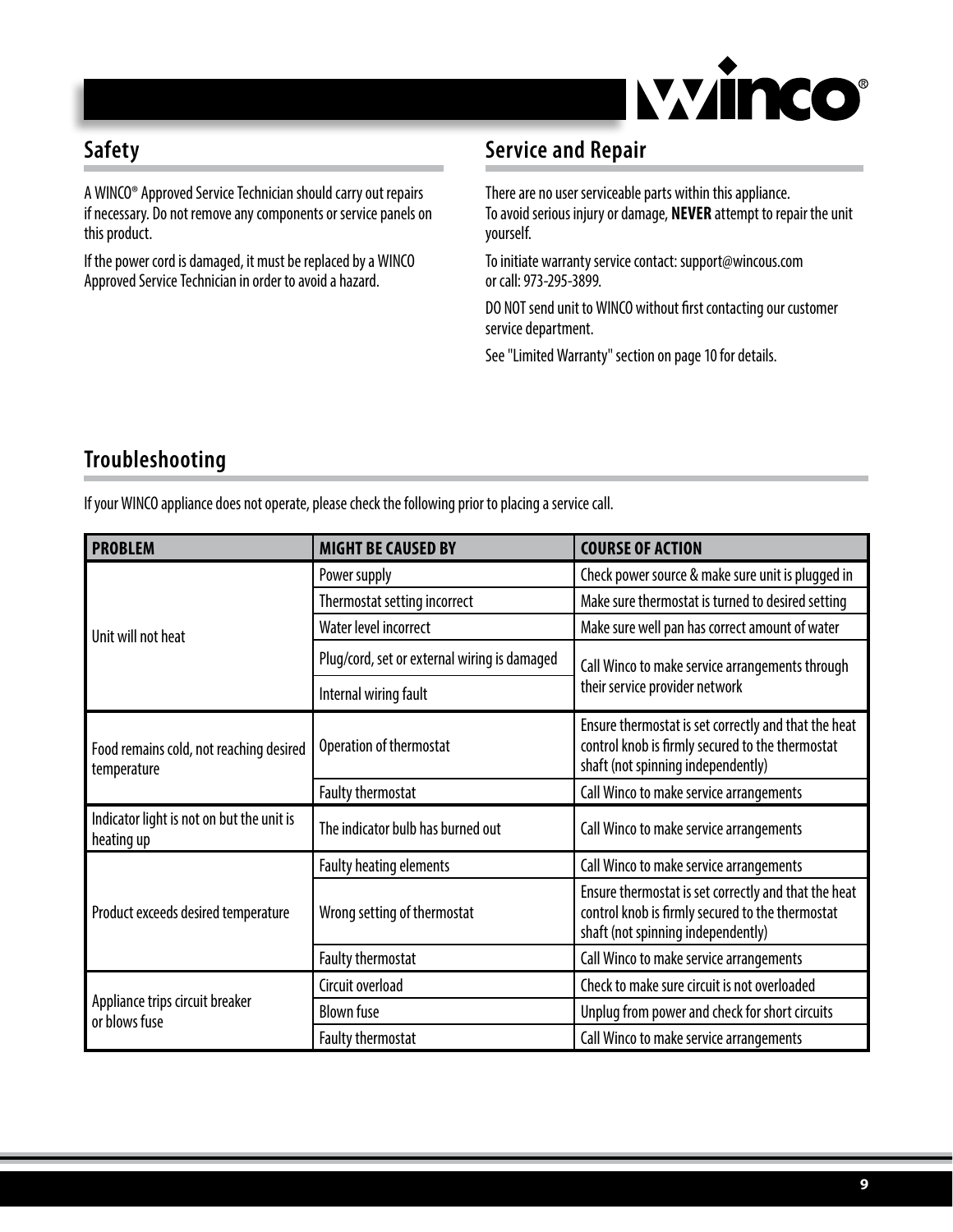

#### **Limited Warranty**

WINCO<sup>®</sup> warrants to the original purchaser of new equipment that said equipment, when installed in accordance with our instructions within North America and subjected to normal use, is free from defects in material or workmanship for a period of 1 year. The labor warranty is one year from original installation or 18 months from actual factory shipment date, whichever date occurs first.

#### **THIS WARRANTY IS IN LIEU OF ALL OTHER WARRANTIES, WHETHER EXPRESSED OR IMPLIED. WINCO EXPRESSLY DISCLAIMS ANY IMPLIED WARRANTY OF MERCHANTABILITY OR EXPRESSED OR IMPLIED WARRANTY OFFITNESSFOR A PARTICULAR PURPOSE.**

#### **WINCO'S OBLIGATION AND LIABILITY UNDER THIS WARRANTY ISEXPRESSLY LIMITED TO REPAIRING AND REPLACING EQUIPMENT THAT PROVESTO BE DEFECTIVE IN MATERIAL OR WORKMANSHIP WITHIN THE APPLICABLE WARRANTY PERIOD.**

#### **IN NO EVENTSHALL WINCO BELIABLEFOR INCIDENTAL OR CONSEQUENTIAL DAMAGESTO BUYER OR ANY THIRD PARTY, INCLUDING, WITHOUTLIMITATION, LOSS OF PROPERTY, PERSONAL INJURY, LOSS OF BUSINESS OR PROFITS OR OTHER ECONOMIC LOSSES, OR STATUTORY OR EXEMPLARY DAMAGES, WHETHER IN NEGLIGENCE, WARRANTY, STRICTLIABILITY, OR OTHERWISE.**

This warranty is given only to the first purchaser from a retail dealer. No warranty is given to subsequent transferees.

Warranty does not cover product failures caused by: failure to maintain, neglect, abuse, damage due to excess water, fire, normal wear, improper set up and use. Periodic maintenance is not covered.

This warranty is not in force until such time as a properly completed and digitally signed Installation/Warranty Registration has been received by WINCO within 30 days from the date of installation.

#### **Warranty Service**

To initiate warranty service contact: support@wincous.com or call: 973-295-3899 DO NOT send unit to WINCO® without first contacting our customer service department.

#### **Register online at:**

http://support.wincous.com

Proof of purchase is required to extend warranty more than 1 year from date of shipment from the factory.

**THEFOREGOING WARRANTY PROVISIONS ARE A COMPLETE AND EXCLUSIVESTATEMENT BETWEEN THE BUYER AND SELLER. WINCO® NEITHER ASSUMES NOR AUTHORIZES ANY PERSONSTO ASSUMEFOR IT ANY OTHER OBLIGATION OR LIABILITY IN CONNECTION WITH SAID EQUIPMENT.**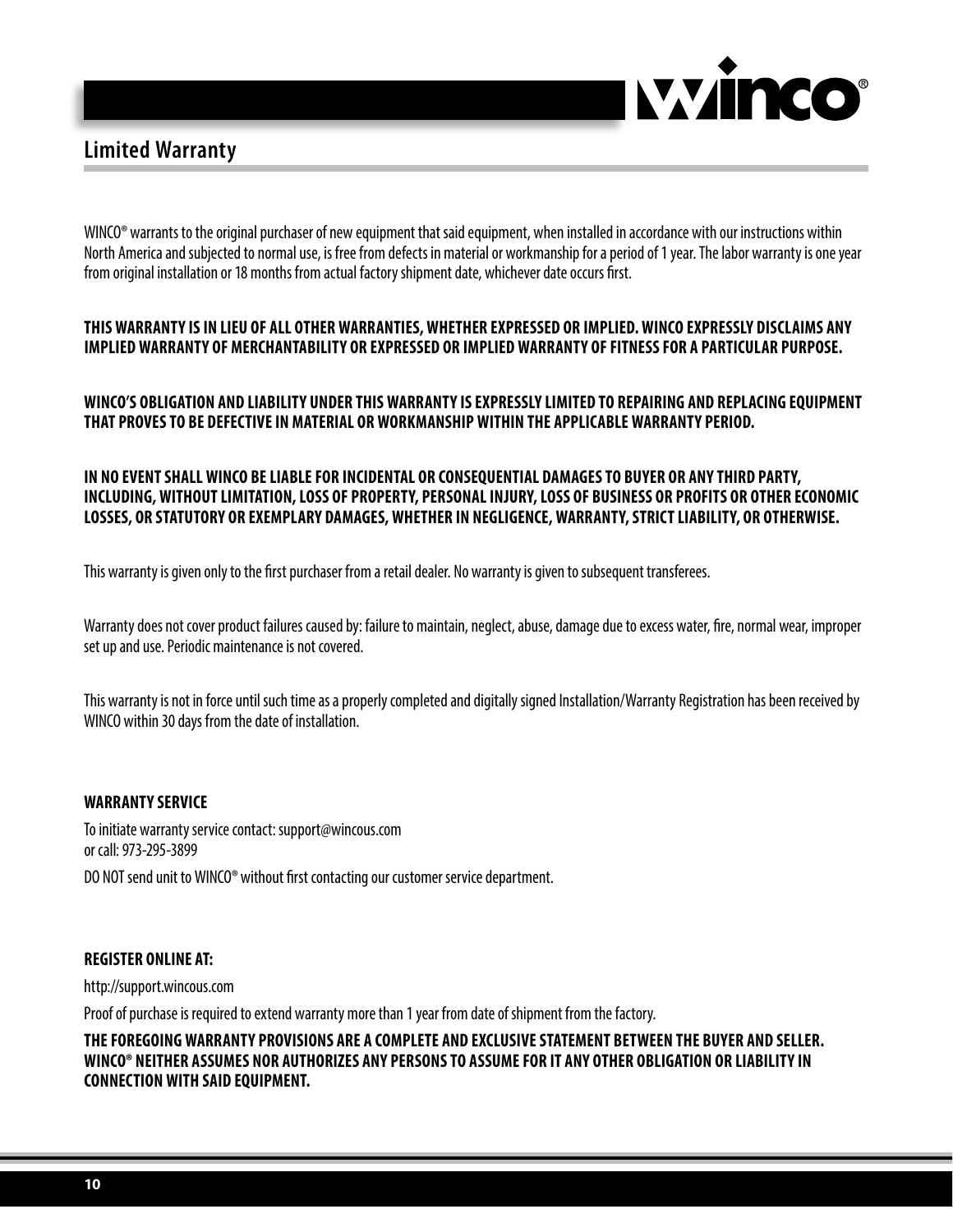

# **Limited Warranty**

Examples of items not covered under warranty, but not limited to just these items:

- 1. Acts of God, fire, water damage, burglary, accident, theft.
- 2. Freight damage.
- 3. Improper installation or alteration of equipment.
- 4. Use of generic or after-market parts.
- 5. Repairs made by anyone other than a WINCO® designated service provider.
- 6. Lubrication.
- 7. Expendable wear parts, adjustable feet, blown fuses, lamps, etc.
- 8. Cleaning of equipment.
- 9. Misuse or abuse.



*Please keep this manual in a safe place for future use!*